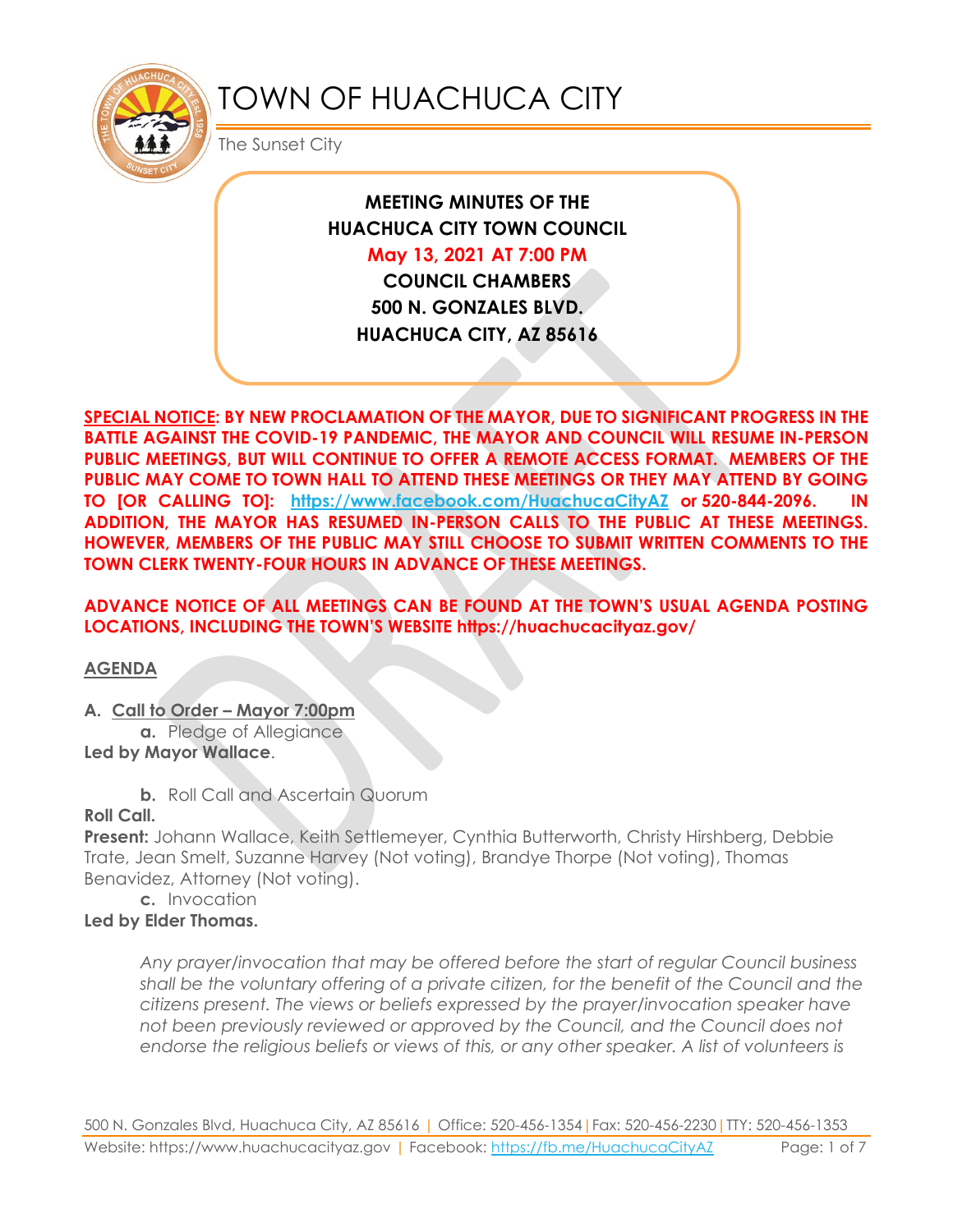*maintained by the Town Clerk's Office and interested persons should contact the Town Clerk's Office for further information.*

# **B. Call to the Public – Mayor**

*A.R.S. 38-431.01 states the Public Body may make an open call to the public during a public meeting, subject to reasonable time, place and manner restrictions, to allow individuals to address the public body on any issue within the jurisdiction of the Public Body. At the conclusion of an open call to the public, individual members of the Public Body may respond to criticism made by those who have addressed the Public Body, may ask staff to review a matter or may ask that a matter be put on a future agenda. However, members of the Public Body shall not discuss or take legal action on matters raised during an open call to the public unless the matters are properly noticed for discussion and legal action.*

# **C***.* **Consent Agenda - Mayor**

*All items listed in the Consent Agenda are considered routine matters and will be enacted by one motion of the Council. There will be no separate discussion of these items unless a Member of the Town Council requests that an item or items be removed for discussion. Council Members may ask questions without removal of the item from the Consent Agenda. Items removed from the Consent Agenda are considered in their normal sequence as listed on the agenda, unless called out of sequence.*

- **C.1** Consider approval of the minutes of the Regular Council meeting held on April 22, 2021 and the Special Session and Work Session meetings held on May 5, 2021.
- **C.2** Consider approval of the Payment Approval Report.

**C.3** Consider approval of the disposal of a 2012 Chevrolet Impala VIN#2G1WG5E33C1198824 through Public Surplus.

**Motion:** Items on the Consent Agenda, **Action:** Open for Discussion and/or Action, **Moved by** Johann Wallace, **Seconded by** Christy Hirshberg.

**Motion:** Items on the Consent Agenda, **Action:** Approve, **Moved by** Johann Wallace, **Seconded by** Christy Hirshberg.

Motion passed unanimously.

# **D.** Unfinished Business before the Council – Mayor

*Public comment will be taken at the beginning of each agenda item, after the subject has been announced by the Mayor and explained by staff. Any citizen, who wishes, may speak one time for five minutes on each agenda item before or after Council discussion. Questions from Council Members, however, may be directed to staff or a member of the public through the Mayor at any time.*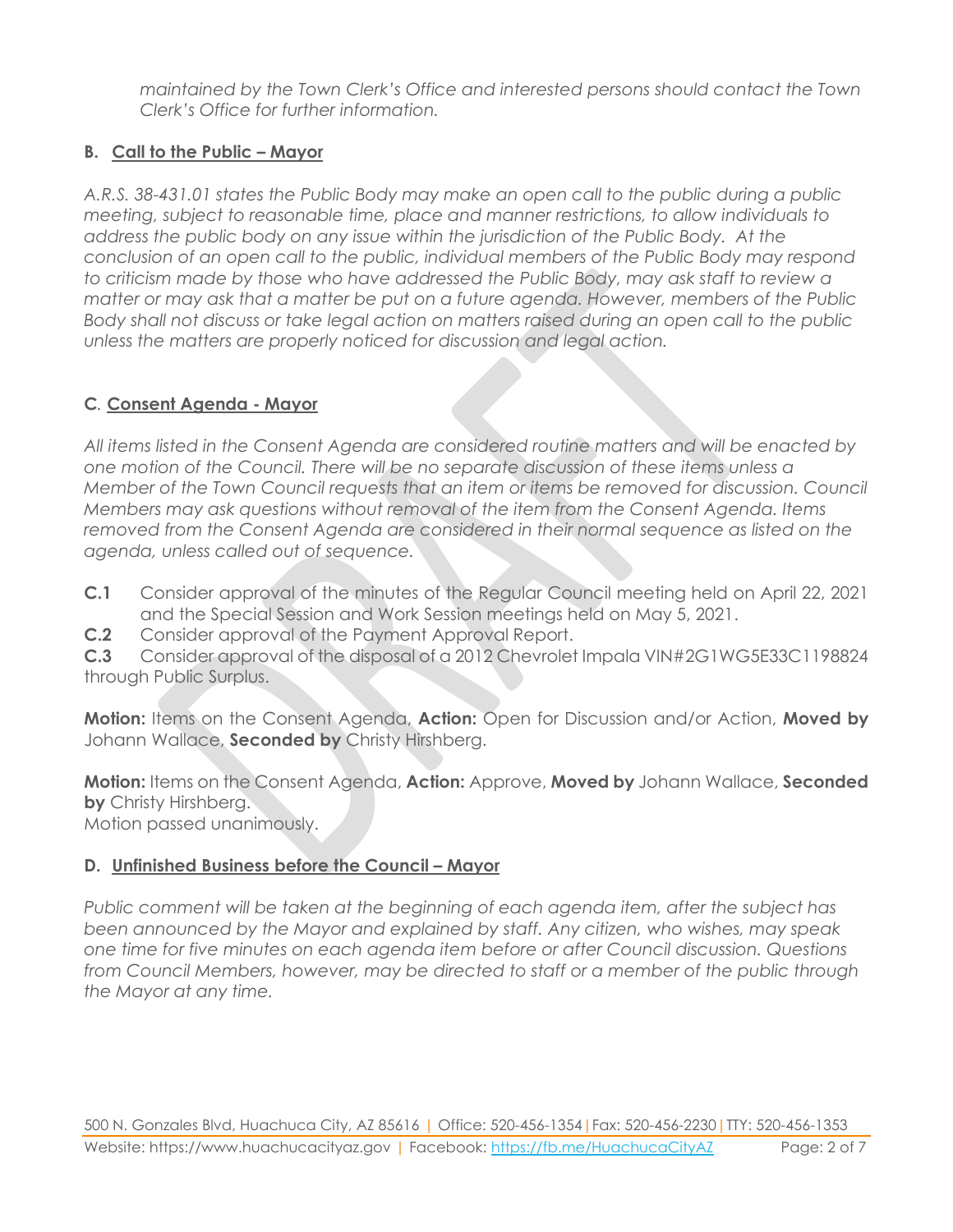## **E. New Business Before Council - Mayor**

*Public comment will be taken at the beginning of each agenda item, after the subject has been announced by the Mayor and explained by staff. Any citizen, who wishes, may speak one time for five minutes on each agenda item before or after Council discussion. Questions from Council Members, however, may be directed to staff or a member of the public through the Mayor at any time.*

**E.1 Discussion and/or Action [Mayor Wallace]:** Appointment of Councilmember Smelt [formerly known as Councilmember Post] as the Town's primary representative on the Cochise County Police Accountability, Transparency and Community Engagement Committee, with Councilmember Butterworth as the secondary representative.

**Motion: Item E.1, Action: Open for Discussion and/or Action, Moved by Johann Wallace, Seconded by Cynthia Butterworth.**

**Motion: Councilmember Smelt as the Town's primary representative on the Cochise County Police Accountability, Transparency and Community Engagement Committee, with Councilmember Butterworth as the secondary representative., Action: Appoint, Moved by Johann Wallace, Seconded by Keith Settlemeyer. Motion passed unanimously.**

**E.2 Discussion and/or Action [Mayor Wallace]:** Direction to staff to begin studying the potential for annexation of the portion of "lower" Huachuca City that is not currently a part of the Town's corporate limits.

#### **Motion: Item E.2, Action: Open for Discussion and/or Action, Moved by Johann Wallace, Seconded by Christy Hirshberg.**

Mayor Wallace would like staff to look into the annexation since those blocks of the lower city already get our services and most of the time our Police Department is who responds to emergency calls down there. It just makes sense.

**Motion:** Look into what we need to do to begin the annexation of the county parts of lower Huachuca City, **Action:** Direct Staff, **Moved by** Johann Wallace, **Seconded by** Christy Hirshberg.

Motion passed unanimously.

**E.3 Discussion and/or Action [Manager Harvey]:** Direction to staff to publish an invitation for bids for the sale of the old animal shelter building and real property located at 300 Howard St. in Huachuca City.

**Motion:** Item E.3, **Action:** Open for Discussion and/or Action, **Moved by** Johann Wallace, **Seconded by Christy Hirshberg.**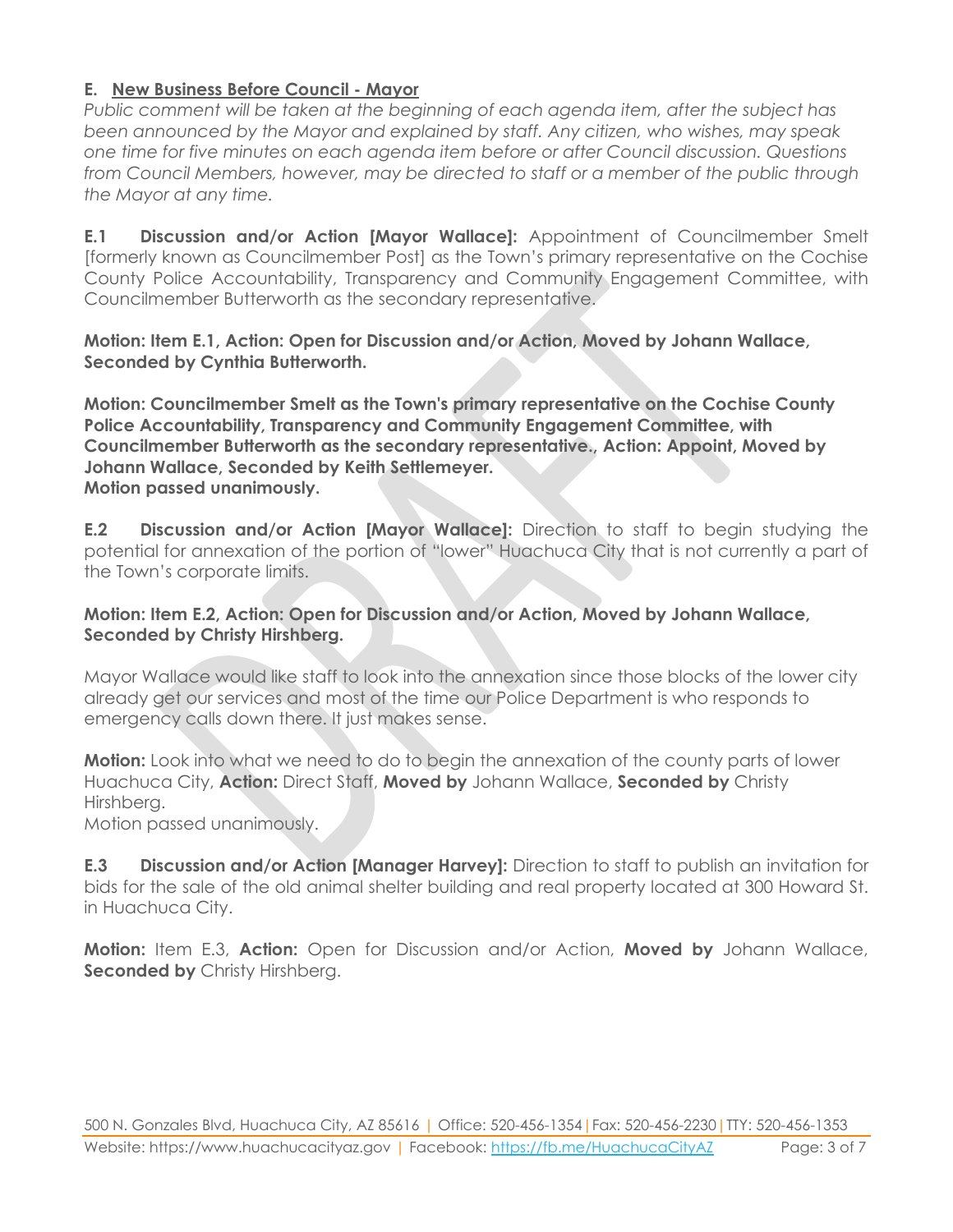Manager Harvey advises there is interest from a company nearby, the moving company, in buying it. It would be a much better deal than trying to surplus just the building. Attorney Benavidez has advised of the way to sell the building and property.

**Motion:** Publish an invitation for bids for the sale of the old animal shelter building and real property located at 300 Howard St. in Huachuca City, **Action:** Direct Staff, **Moved by** Johann Wallace, **Seconded by** Debbie Trate.

Motion passed unanimously.

**E.4 Discussion Only [Stephanie Fulton]:** Presentation of the Town's Summer Splash and Summer Reading Programming.

#### **Motion: Item E.4, Action: Open for Discussion Only, Moved by Johann Wallace, Seconded by Debbie Trate.**

Library Events

- Summer Reading June 7<sup>th</sup>-July 23<sup>rd</sup> Theme for 2021 is Tails and Tales. Thanks to AZ State Library for free reading logs, stickers, banners. Youth Art Challenge – K-3,4-7,8-12. Winners get a free art kit. Theme is "Reading Till Sunset". Local artists and dignitaries to be judges. Adult Reading Challenge- Read 4 books, get 4 raffle tickets for a Kindle Fire 7. Kids Weekly Reading Challenge- Read 20 mins per day, each week and get an animal brag tag. All kids completing the whole challenge get a prize bag. Summer Splash Programs
	- Session 1 June 7-July 2 and Session 2 July 6-July 23
		- \* Visits to the Library once a week. They will also get a free book each week to keep.
		- \* Wind. Using a Leap Into Science Mini Grant of \$500 for supplies. Kids will make wind detectors and test their devices (kites, windsocks).
		- \* Light & Shadow. AZ State Library and AZ Science Museum supplied all the materials. There's enough to give the kids their own Grab & Go Kit.
		- \* Balloon Show.
		- \* Reptile Show with Southern Arizona Reptile Rescue and Education!
		- \* Lots of other fun STEM and Animal Activities at the library and at the camp.
- **E.5 Discussion Only [Manager Harvey]:** Update on the Town's swimming pool facility.

**Motion:** Item E.5, **Action:** Open for Discussion Only, **Moved by** Johann Wallace, **Seconded by** Debbie Trate.

Thanks to Council's decision to rescind the nepotism policy, there are enough applicants for lifeguard to be able to open the pool this summer. Hours will be Thursday thru Sunday 12-6pm.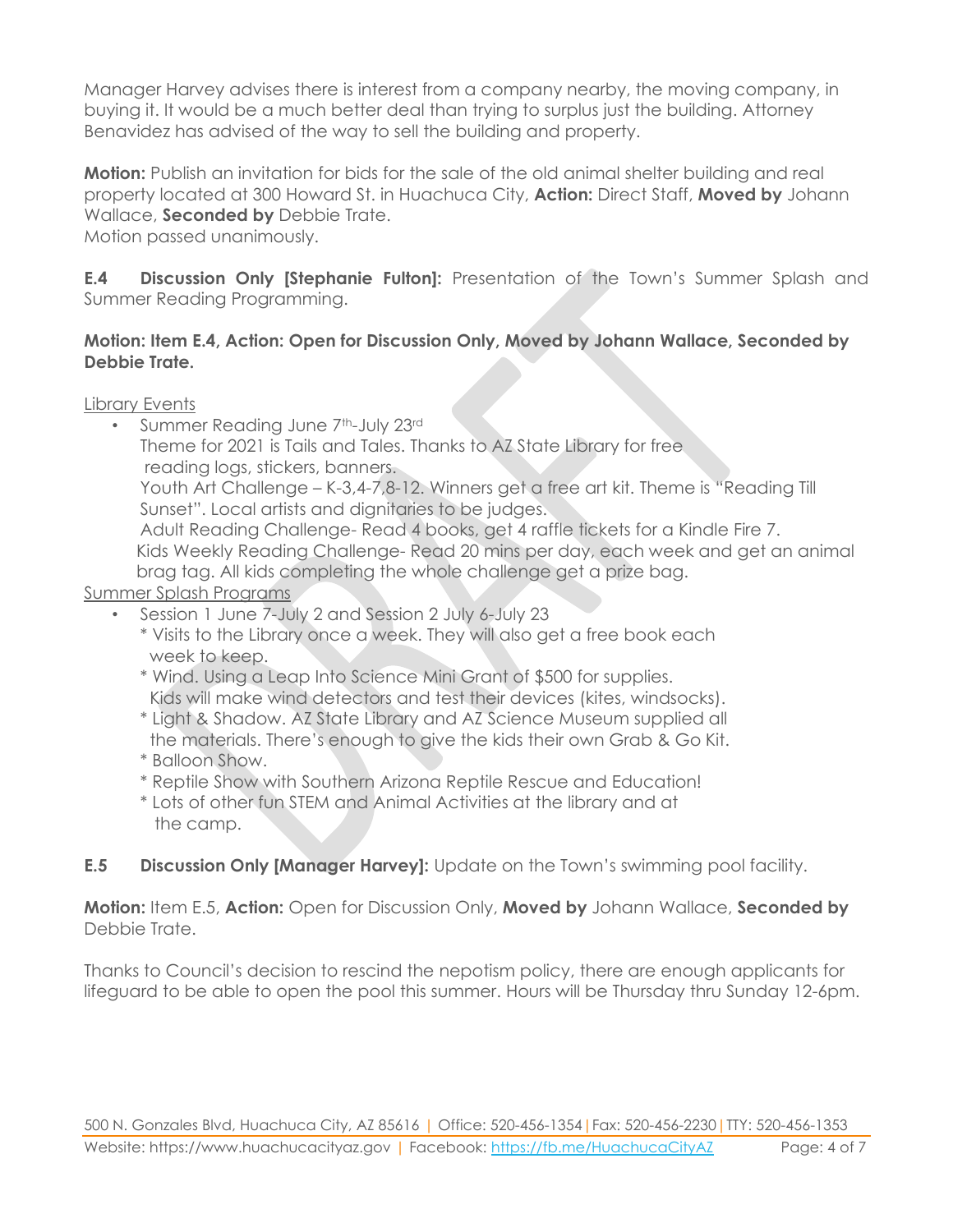**E.6 Discussion and/or Action [Manager Harvey]:** Approval to purchase fireworks and launch tubes for the Town's Fourth of July celebration.

**Motion:** Item E.6, **Action:** Open for Discussion and/or Action, **Moved by** Johann Wallace, **Seconded by** Debbie Trate.

Manager Harvey presents two quotes for fireworks, one is the exact same show and price as last year and one is larger and costs \$1000.00 more. Half of the needed launch tubes will be purchased this year and half next.

**Motion:** Quote one for the fireworks display this year, **Action:** Approve, **Moved by** Johann Wallace, **Seconded by** Cynthia Butterworth. Motion passed unanimously.

**E.7 Discussion and/or Action [Chief Thies]:** RESOLUTION NO. 2021-08 - A RESOLUTION OF THE MAYOR AND COUNCIL OF THE TOWN OF HUACHUCA CITY APPROVING AND AUTHORIZING EXECUTION OF A GRANT AGREEMENT WITH THE STATE OF ARIZONA FOR GOVERNOR'S OFFICE OF HIGHWAY SAFETY, PROPOSITION 207 FUNDING; ACCEPTING ALL TERMS AND REQUIREMENTS OF THE GRANT AGREEMENT AND THE GRANT PROGRAM; AND AUTHORIZING ALL ACTS NECESSARY AND PROPER TO RECEIVE THE GRANT FUNDS AND COMPLY WITH THE GRANT PROGRAM.

#### **Motion: Item E.7, Action: Open for Discussion and/or Action, Moved by Johann Wallace, Seconded by Christy Hirshberg.**

This is a reimbursable grant for \$17,000.00 for 3 vehicle radars, 2 handheld radars and safety equipment.

**Motion:** Resolution 2021-08, **Action:** Approve, **Moved by** Johann Wallace, **Seconded by** Cynthia Butterworth. Motion passed unanimously.

**E.8 Discussion Only [Mayor Wallace]:** PROCLAMATION NO. 2021-05 - A PROCLAMATION OF THE MAYOR OF THE TOWN OF HUACHUCA CITY DECLARING THE MONTH OF MAY, 2021, AS ASIAN AMERICAN AND PACIFIC ISLANDER HERITAGE MONTH IN THE TOWN.

**Motion:** Item E.8, **Action:** Open for Discussion Only, **Moved by** Johann Wallace, **Seconded by** Debbie Trate.

**E.9 Discussion and/or Action [Mayor Wallace]:** RESOLUTION NO. 2021-07 - A RESOLUTION OF THE MAYOR AND COUNCIL OF THE TOWN OF HUACHUCA CITY IN SUPPORT OF EFFORTS TO RECEIVE NATIONAL PARK DESIGNATION FOR THE CHIRICAHUA NATIONAL MONUMENT; AND DIRECTING THE TOWN MANAGER, TOWN CLERK, TOWN ATTORNEY, OR THEIR DULY AUTHORIZED OFFICERS AND AGENTS TO TAKE ALL STEPS NECESSARY AND PROPER IN FURTHERANCE THEREOF.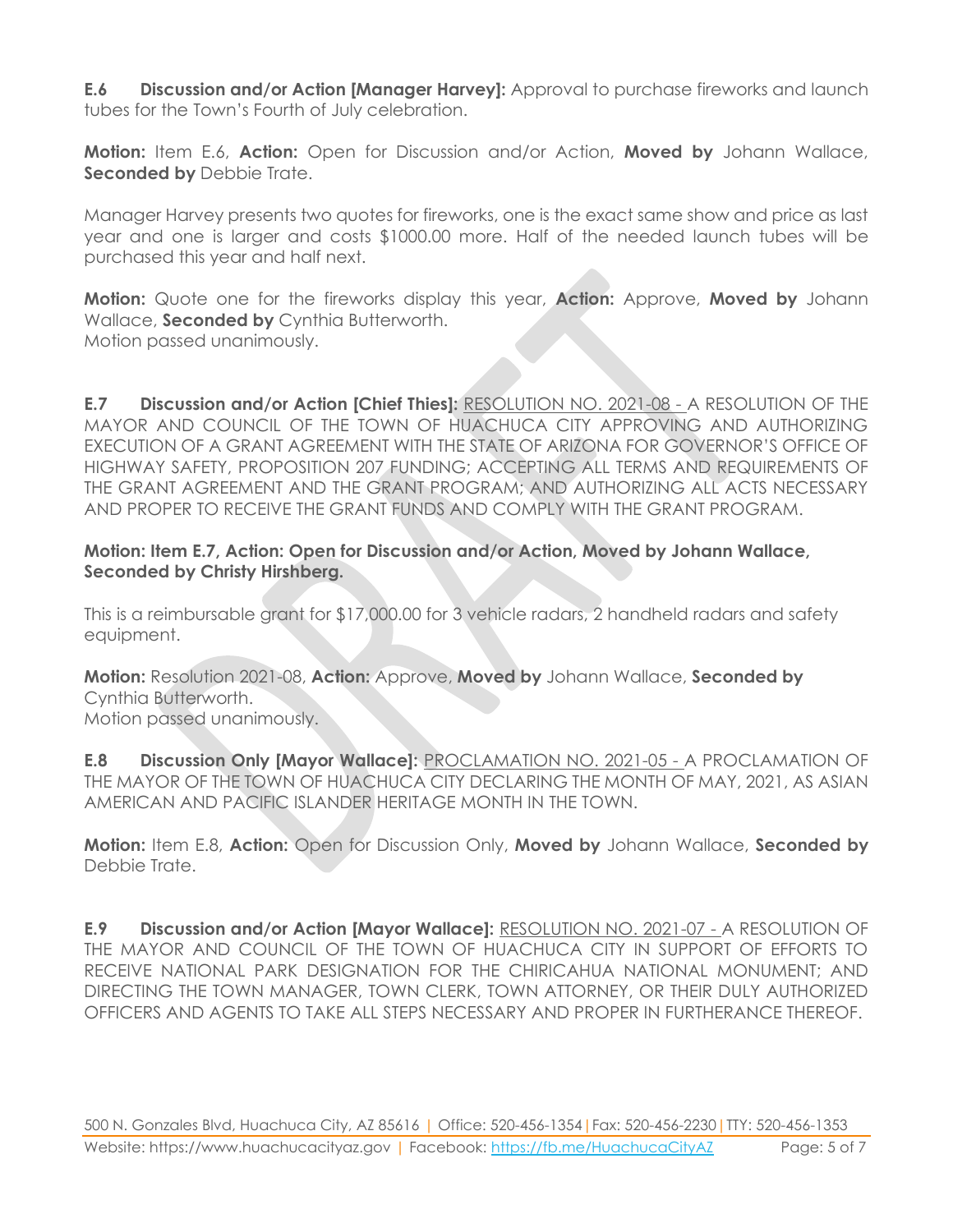**Motion:** Item E.9, **Action:** Open for Discussion and/or Action, **Moved by** Johann Wallace, **Seconded by Cynthia Butterworth.** 

**Motion:** Resolution 2021-07, **Action:** Approve, **Moved by** Johann Wallace, **Seconded by** Debbie Trate.

Motion passed unanimously.

#### **F. Department Director Reports**

**Stephanie Fulton advises of a grant to the library in the amount of \$21,000.00. Chief Thies will be getting a National Guardsman for a few months to assist with admin stuff. There is a rare cactus at Leffingwell park that only blooms once a year at night.**

#### **G. Items to be placed on future agendas**

#### **H. Reports of Current Events by Council**

Councilmember Smelt has a PACT meeting on the 17th and a Seago meeting in Safford on the 26th.

Councilmember Trate and Manager Harvey have a meeting with the Hispanic Chamber on Friday.

#### **I. Adjournment**

**Motion: 7:56pm, Action: Adjourn, Moved by Johann Wallace, Seconded by Christy Hirshberg. Motion passed unanimously.**

Approved by Mayor Johann R. Wallace on May 20, 2021.

Mr. Johann R. Wallace Mayor

\_\_\_\_\_\_\_\_\_\_\_\_\_\_\_\_\_\_\_\_\_\_\_\_\_\_\_\_\_\_\_\_\_\_\_\_

Attest:

Ms. Brandye Thorpe, Town Clerk

Seal: